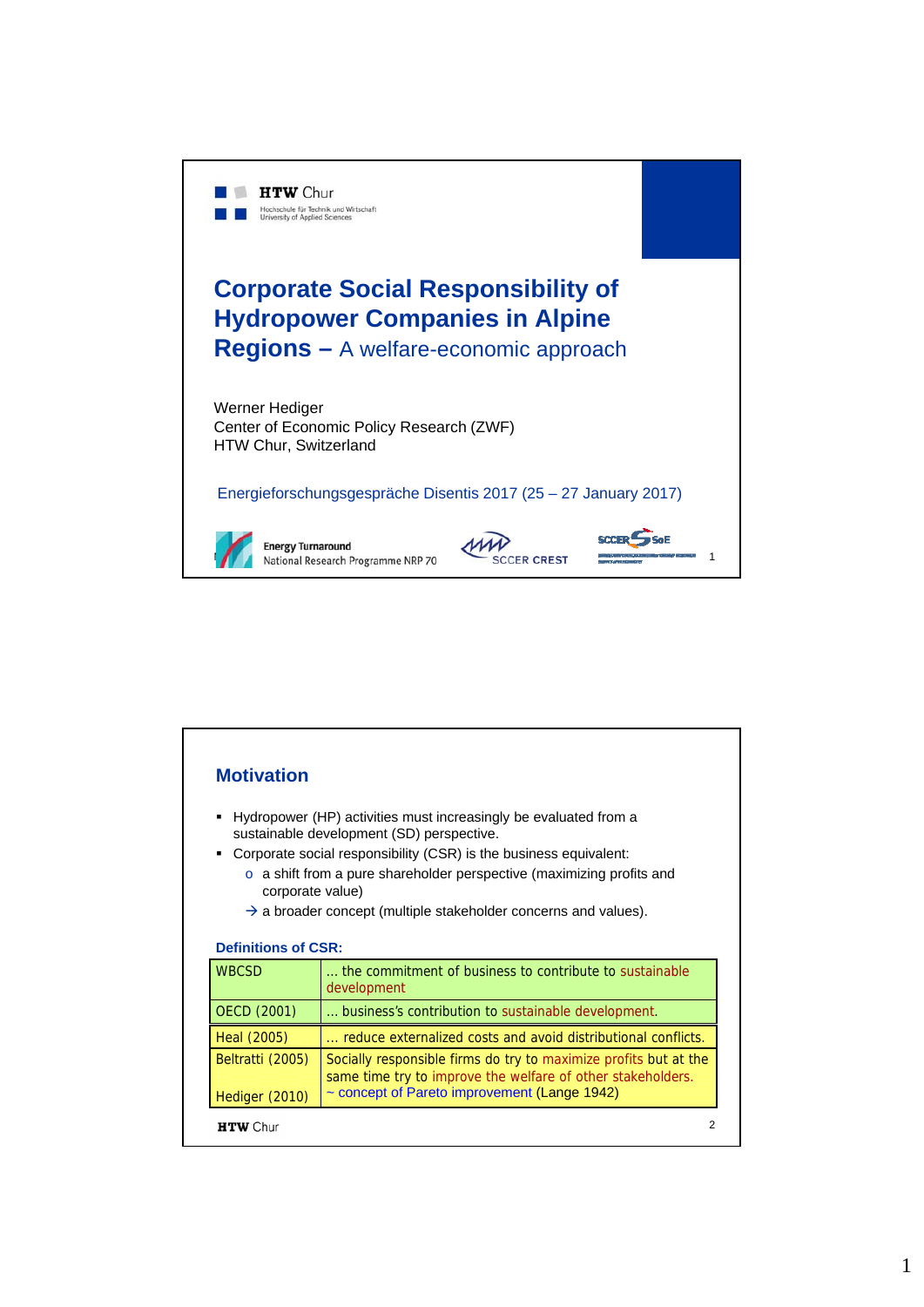

## **A micro-economic foundation of CSR A Paretean view of the firm:** Definition 1: CSR is "a program of action where a firm's objective is to maximize its corporate value and, at the same time, to contribute to the improvement of social welfare" (Hediger, 2010).  $\max_{\{x_{ji}\}} \pi(\mathbf{x}_{ji})$  *s.t.*  $W(\mathbf{z}(\mathbf{x}_{ji})) \geq W(\mathbf{z}^{\circ}) \equiv \underline{W_0}$ **Externalities and reputation capital:**  $\dot{R}_{it} = \frac{dR_{jt}}{dt} = \psi(R_{it}) \cdot \alpha^{-E_{jt}} \cdot E(\mathbf{x})$  $E_{ji} = E(\mathbf{x}_{ji}) \equiv W(\mathbf{z}(\mathbf{x}_{ji})) - \frac{W_t}{h}$  *i*t<br> *k*<sub>jt</sub> =  $\frac{d\mathbf{x}_{ji}}{dt} = \psi(R_{ji}) \cdot \alpha^{-E_{ji}} \cdot E(\mathbf{x}_{ji})$ **CSR and corporate value:**  $\max L_{it} = H(\mathbf{x}_{it}, \mathbf{k}_{it}, y_{it}, R_{it}) + \lambda_{it} \cdot [W(\mathbf{z}(\mathbf{x}_{it})) - W_{t}]$   $\forall t$  $H_{it} = H(\mathbf{x}_{it}, \mathbf{k}_{it}, y_{it}, R_{it}) = y_{it} + \varphi_{it} \cdot \dot{\mathbf{k}}_{it} + \mu_{it} \cdot \dot{R}_{it}$ **HTW** Chur 4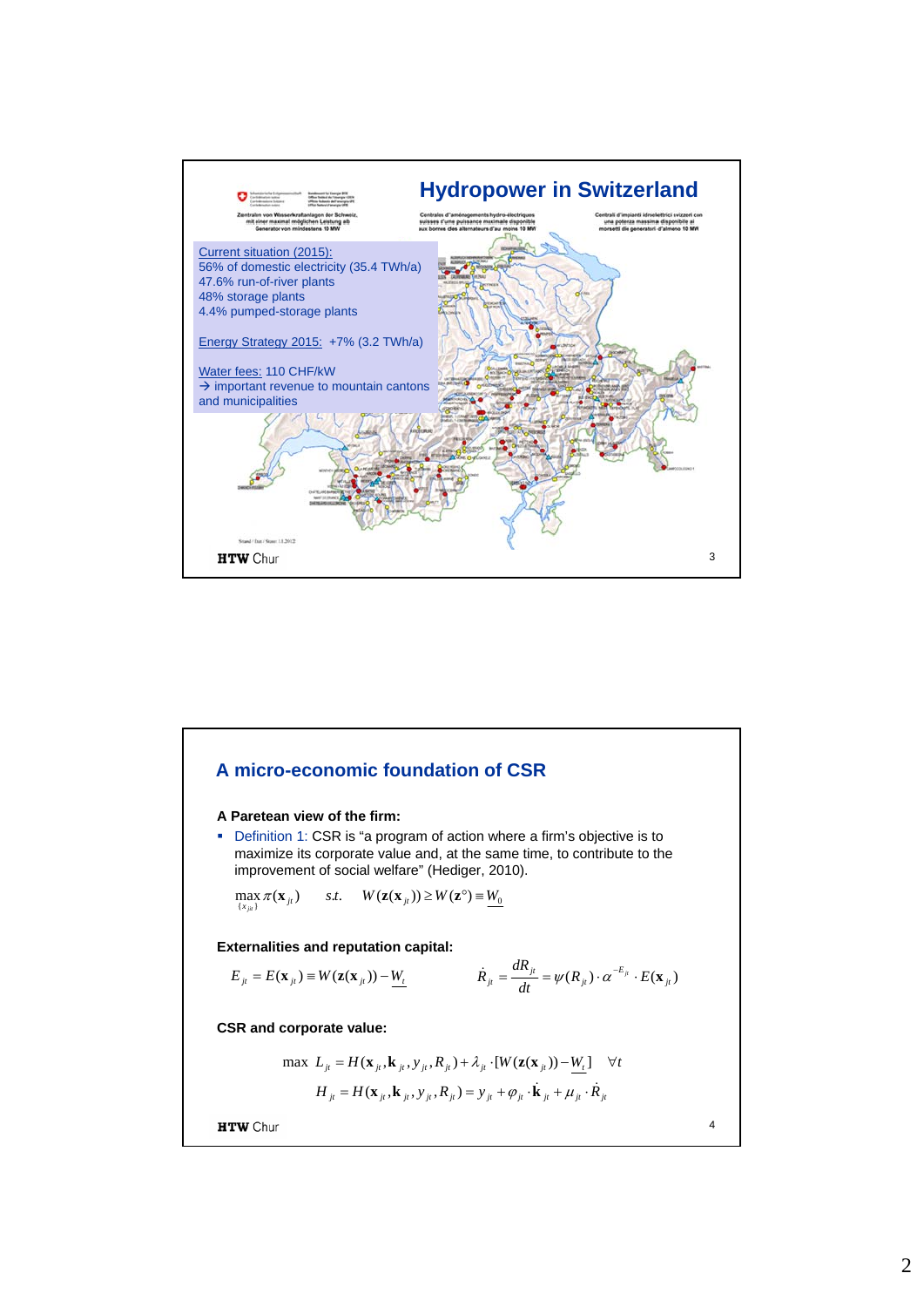

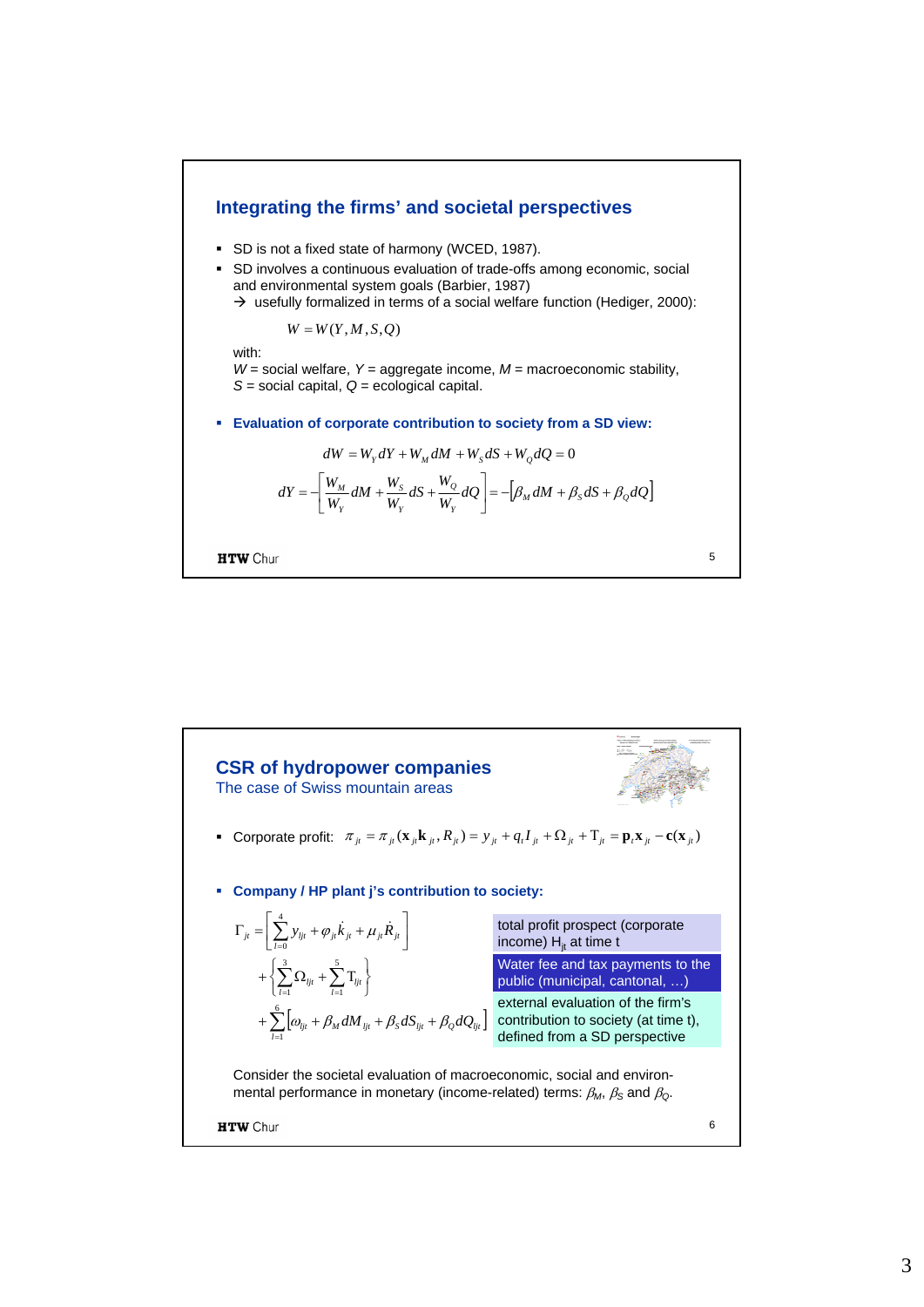